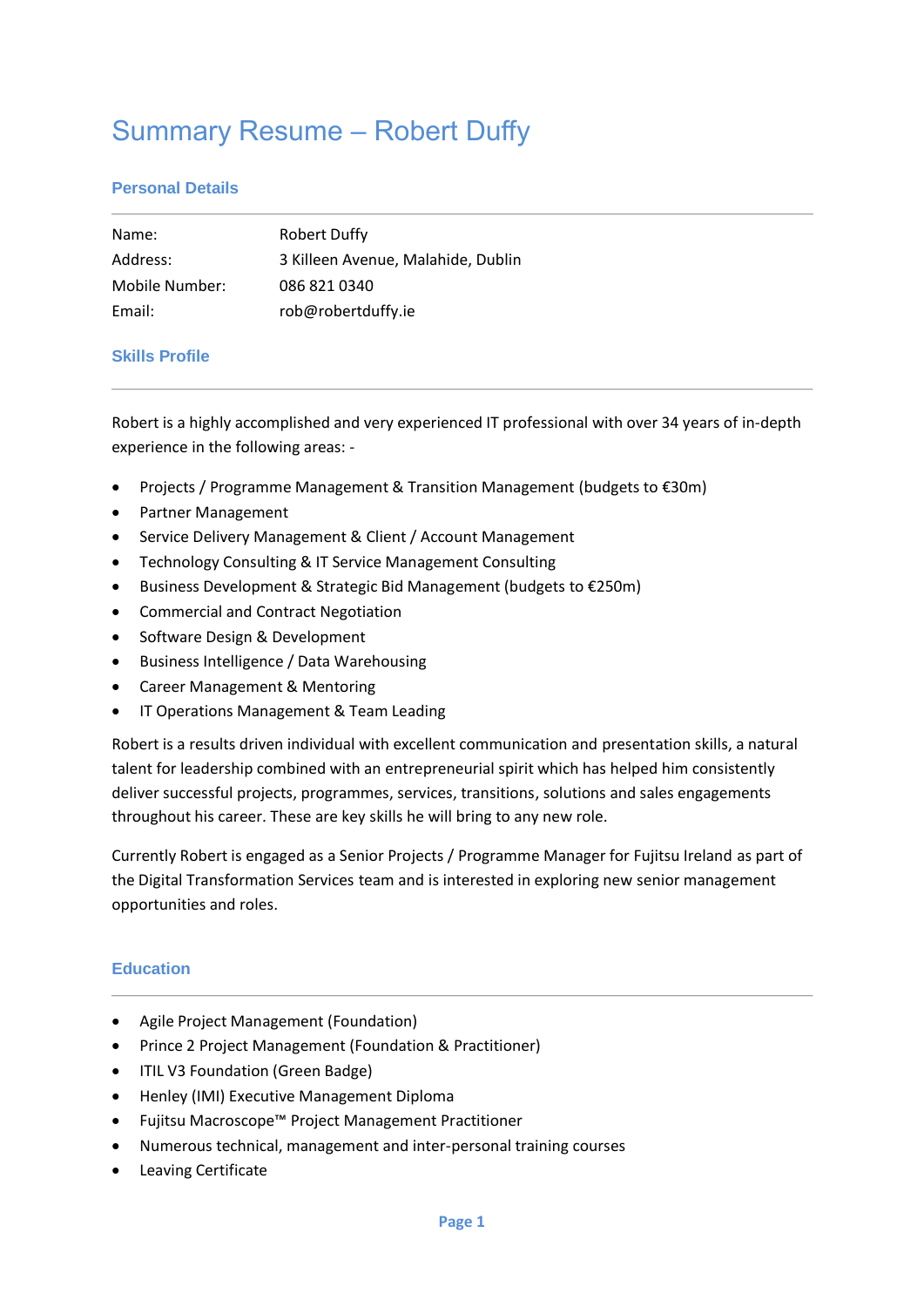# **Career History (Summary)**

#### **Introduction**

The information below is presented in summary format for ease of review. A full (detailed) version of this Resume is also available with further details behind each of the roles noted below including key role objectives, responsibilities, deliverables and skills/technologies.

## **Note on Fujitsu organisation history / names in Ireland**

Robert joined DMR Consulting in 2001, which then became Fujitsu Consulting in 2002, Fujitsu Services in 2004 and then Fujitsu (Ireland) since 2009.

#### **March 2016 – Present: Fujitsu (Ireland) - Senior Projects / Programme Manager**

- April 2018 Present: Project/Programme management consulting services provision, Healthcare client, Healthcare sector, Ireland.
- April 2018 May 2018: Programme Management/Organisational consulting services provision, Houses of the Oireachtas, Government Sector (operational PMO, WRO, Change Management organisation design)
- June 2017 July 2018: Project Manager, Electricity Supply Board, Energy Supply Sector, IVR Software Upgrade project as part of a wider Contact Centre upgrade programme of work
- December 2016 October 2017: Programme Manager, Houses of the Oireachtas, Government Sector, ICT Services contract covering Enterprise Architecture, Website redesign / redevelopment, Business Process Mapping and ETL/Data Migration project streams
- March 2017 to July 2017: Project Manager, Multinational manufacturing client (HQ in Ireland), Security Information & Event Management (SIEM) as a Service Implementation
- October 2016 November 2016: Managed Infrastructure Services Project Manager, Aviareto, Aviation Sector, Managed Infrastructure project initiation
- August 2016 September 2016: Programme Manager, DEPFA Bank, Financial Services Sector, Application and Infrastructure project streams
- March 2016 July 2016: Various Strategic Bids Programme & Project Management Content / Support, Fujitsu (Ireland)

# **February 2015 – February 2016: Senior Projects / Programme Manager, Brookfield Renewable Energy Group (European Renewable Energy Customer)**

**July 2014 – February 2015: Project Manager – SMBC Aviation Capital, Aviation Sector, Greenfield Infrastructure Implementation and transition to ongoing managed infrastructure service**

**April 2013 – June 2014: Partner Manager (for Fujitsu Ireland)**

**January 2013 – April 2013: Transition Manager for Fujitsu Ireland (Internal strategic project)**

# **January 2011 – January 2013: Transition Manager, Projects / Programme Manager, Service Delivery Manager**

Robert delivered a number of roles during this period for various Fujitsu (Ireland) clients as follows: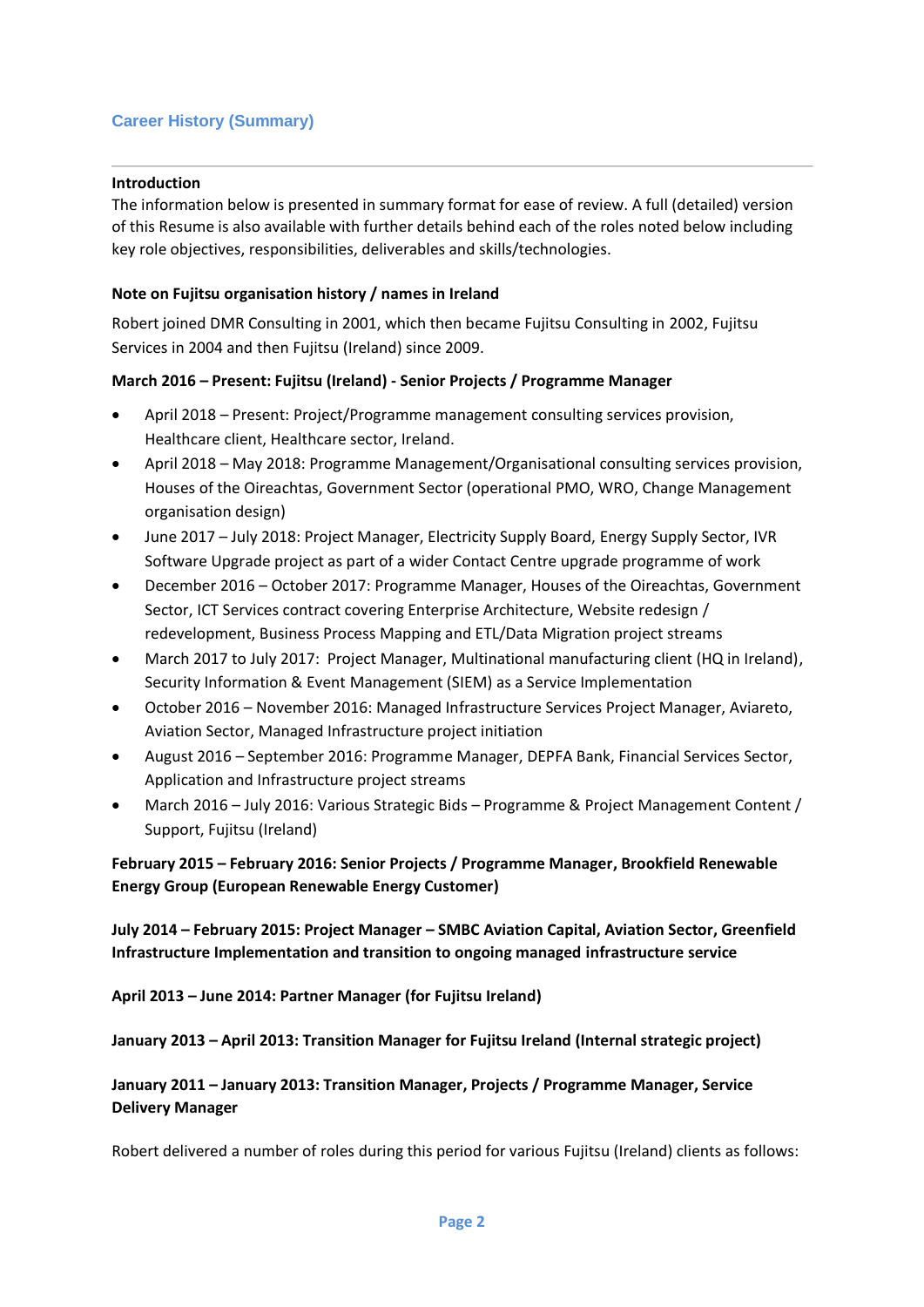- **Service Delivery Manager - Health Protection Surveillance Centre (2 Years)**
- **Service Desk Transition Manager – Bord Gais Networks (9 months)**
- **SAP Design Project Manager – Geith Manufacturing Ltd. (3 Months)**

## **2009 – 2010: Oracle Business Intelligence Programme Manager – An Post, Semi State Sector**

#### **2008 – 2009: Project Manager, Service Delivery Manager, Strategic Bid Manager**

Robert delivered a number of roles during this period for various Fujitsu (Ireland) clients as follows:

- **Oracle Integrations Project Manager – Doosan Infracore International (6 Months)**
- **Service Delivery Manager – Airtricity (12 Months)**
- **Strategic Bid Management & Business Development (as required for Fujitsu)**

**2007 – 2008: Services Director – Offices of the Revenue Commissioners ICT Managed Service provision, Public Sector**

**2004 – 2007: Fujitsu Services, Associate Director – Solutions Group**

**2002 – 2004: Fujitsu Consulting, Management Consultant - Business Consulting Group**

**2001 – 2002: DMR Consulting, Principal Technology Consultant -Technology Consulting Group** 

**1999 – 2001: Guinness / Diageo Ltd. - Integrated Services Manager - Global IS Shared Services** 

#### **Role Note: 1997 – 1998**

During 1997-1998 Robert held two distinct roles for different parts of the Guinness Ltd. organisation in parallel, managing two different teams located in the UK and Ireland as appropriate. The first role was an assignment (Technology Manager) as part of a SAP implementation project team for Guinness Ltd. In Dublin, Ireland. The second role was as Infrastructure Projects Manager for the central IT shared service organisation in the UK. Robert commuted between the UK and Ireland every week for 2 years in order to service both roles.

#### **1997 - 1998: Guinness / Diageo Ltd. - Technology Manager - Integrated Business Programme**

#### **1997 - 1998: Guinness / Diageo Ltd. - Infrastructure Projects Manager - Global Service Delivery**

#### **1990- 1997: Guinness Ireland Group Ltd.**

Robert held a number of technical roles within the Guinness Ireland Group as follows:

- **1994 – 1997 Technology Consultant (Technology Services Group)**
- **1991 – 1994 Technical Support Manager (Guinness IS&T Department)**
- **1990 – 1991 Systems Manager (Guinness IS&T Department)**

#### **1984- 1990: G. C. Mc Keown & Co. Ltd**

Robert held a number of roles within this indigenous software development company as follows:

- **1998 – 1990 Systems Specialist**
- **1986 – 1988 Systems Administrator**
- **1984 – 1986 Applications Programmer / Analyst**